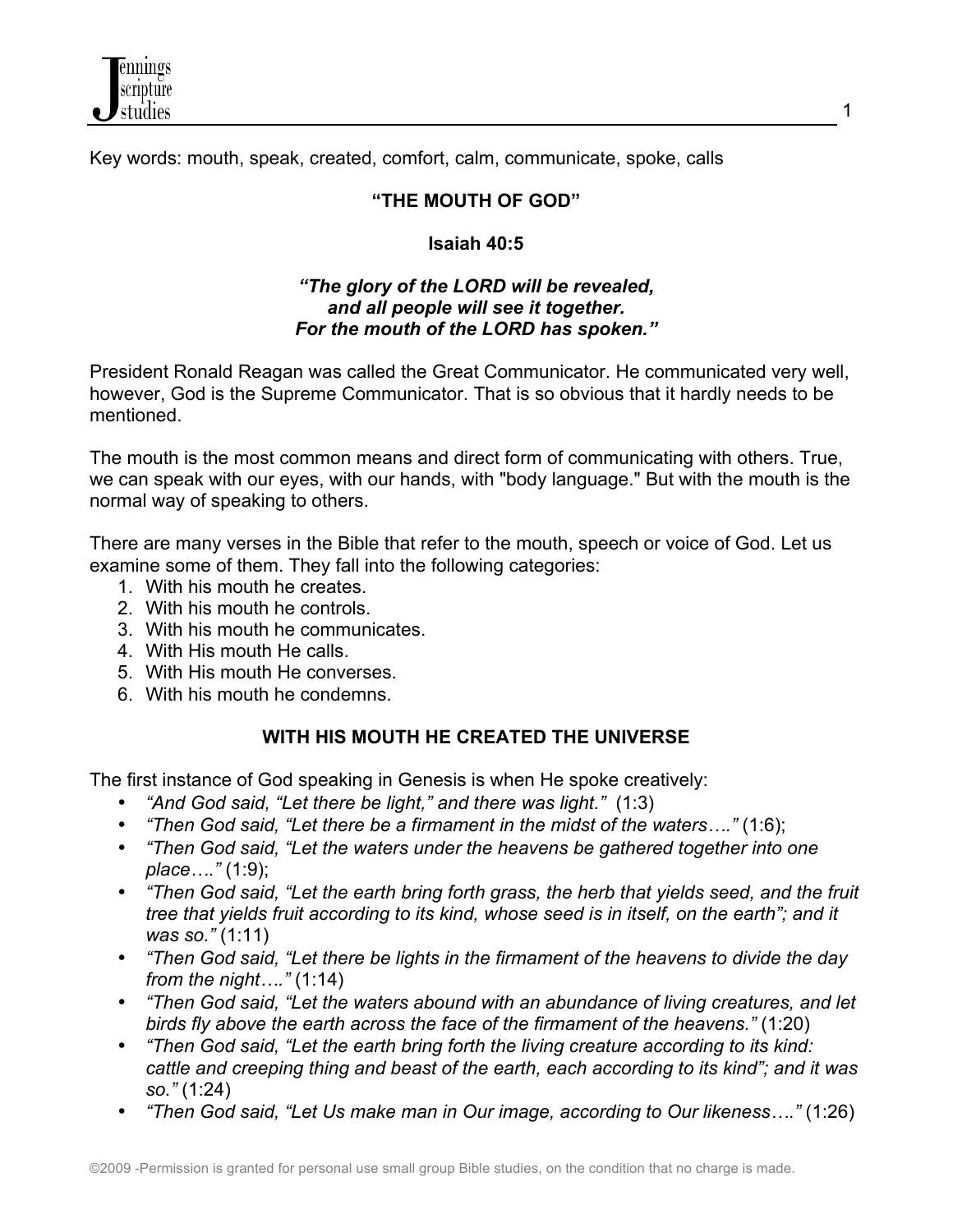Hebrews 11:3 – *"By faith we understand that the worlds were prepared by the word of God."* (nasb)

The creative work of God was performed by speaking. Speaking is the revealing of God's thoughts. The creation is the visualization of His thoughts. He spoke and it was done. What awesome power! Man-made gods cannot speak: *"They have hands, but cannot feel, feet, but cannot walk, nor can they utter a sound with their throats. Those who make them will be like them, and so will all who trust in them."* (Psalm 115:7,8)

Why would anyone prefer a powerless god to the All-powerful God? A lifeless god to the living God? A speechless god to the speaking God? There are three basic reasons: either woeful ignorance, willful indifference or wicked infidelism.

To the woefully ignorant in Athens, Paul said, *"As I passed by, and beheld your devotions, I found an altar with this inscription, TO THE UNKNOWN GOD. Whom therefore you ignorantly worship, him declare I unto you."* (Acts 17:23) One reason missionaries go cross-culture is to declare the known God to those to whom He is unknown.

# **WITH HIS MOUTH HE CONTROLS ALL CREATION**

By speaking, He controls His creation. Several examples which show His sovereign power are as follows:

### **A. Calming The Sea.**

Mark 4:39 - *"Then he arose and rebuked the wind, and said to the sea, "peace be still!" And the wind ceased and there was a great calm."*

# **B. Casting out Demons.**

When Jesus confronted the demoniac of Gadara, He said to the demon, *"Come out of the man, unclean spirit!"* (Mark 5:35)

### **C. Curing Diseases.**

*"A certain woman had a flow of blood for twelve years ….. And He said to her, "Daughter, your faith has made you well. Go in peace, and be healed of your affliction."* (Mark 5:25 & 34)

# **D. Conquering Death.**

*"While He was still speaking, some came from the ruler of the synagogue's house who said, "Your daughter is dead …… Then He took the child by the hand, and said to her, "Talitha, cumi," which is translated, "Little girl, I say to you, arise." Immediately the girl arose and walked ….. "* (Mark 5:35 – 42)

# **E. Cursing the Fig Tree.**

*"And seeing from afar a fig tree having leaves, He went to see if perhaps He would find something on it. When He came to it, He found nothing but leaves….. Jesus said to it, "Let no one eat fruit from you ever again…… Now in the morning, as they passed by, they saw the fig tree dried up from the roots. And Peter, remembering, said to Him, "Rabbi, look! The fig tree which You cursed has withered away."* (Mark 11:12-21)

©2009 -Permission is granted for personal use small group Bible studies, on the condition that no charge is made.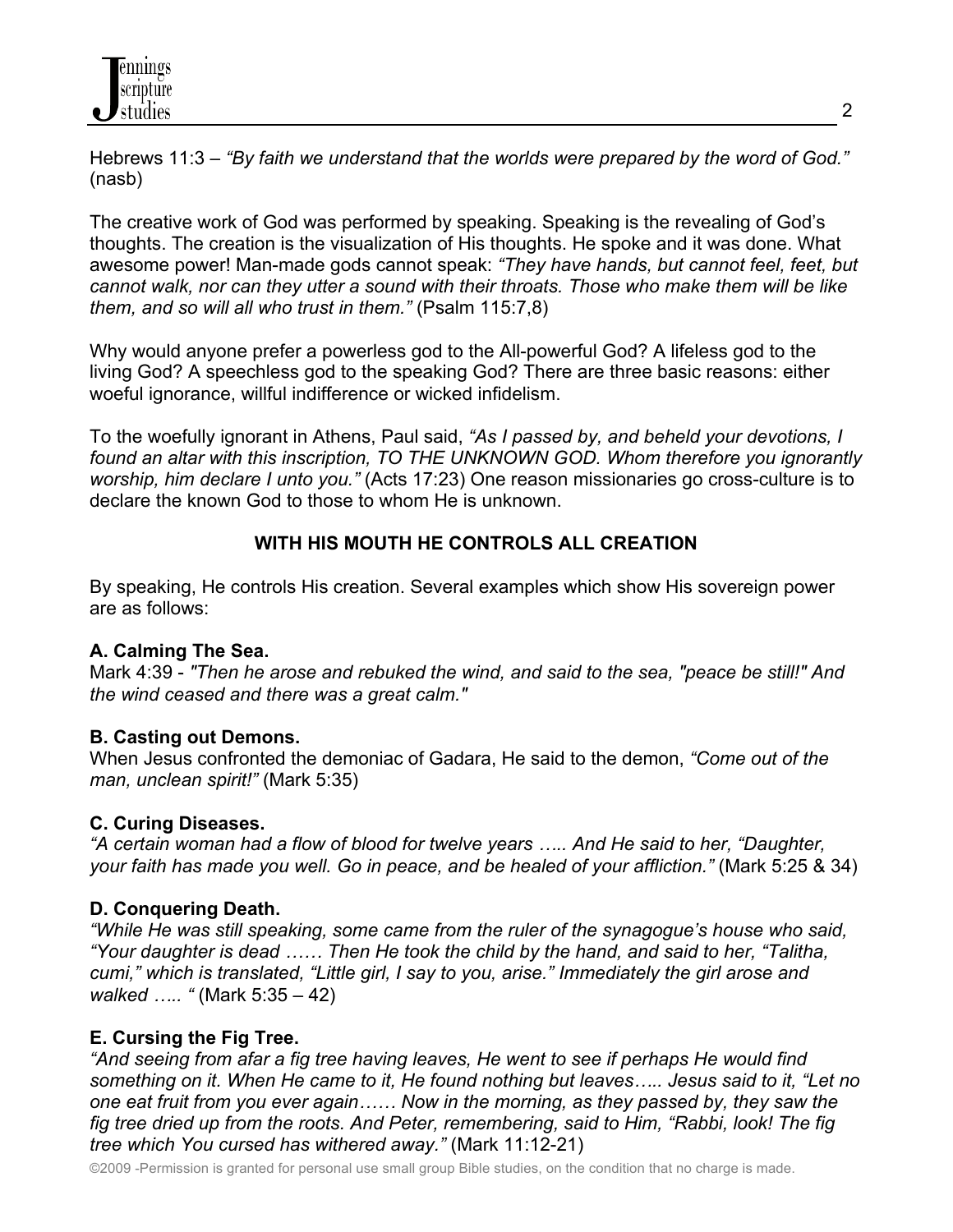

These and other instances when Jesus but uttered the word, inanimate as well as animate objects responded to His will. Wouldn't it be a different world if His own professed followers responded in like manner to the words from the mouth of their Master?

### **WITH HIS MOUTH HE COMMUNICATED THE SCRIPTURES**

The words "*God said"* occur 587 times in the Bible; the phrase, "*Said the Lord*" 867 times; *"the word of the Lord"* 255 times and *"the Word of God"* 48 times. In addition there are other such phrases used to convey the truth that God's thoughts have been verbalized and written.

#### **A.** *God spoke the statutes of the Law to Moses.*

*"And God spoke all these words, saying: "I am the LORD your God, who brought you out of the land of Egypt, out of the house of bondage.* 

 *"You shall have no other gods before Me.* 

 *"You shall not make for yourself a carved image …..*

 *"You shall not take the name of the LORD your God in vain …. " Remember the Sabbath day, to keep it holy.* 

 *" Honor your father and your mother …...* 

 *"You shall not murder.* 

 *"You shall not commit adultery.* 

 *"You shall not steal.* 

 *"You shall not bear false witness against your neighbor.* 

 *"You shall not covet ….. "* (Exodus 20:1-17)

#### **B.** *God spoke the Scriptures to Holy Men.*

In Matthew 4:4 Jesus said, *"It is written, Man shall not live by bread alone, but by every word that proceeds out of the mouth of God."* As food is to the body, God's Word is to the soul.

The Bible is "The Word of God" – God's spoken Word recorded by chosen men. Peter informs us about this process as follows: *"We also have the prophetic message as something completely reliable, and you will do well to pay attention to it, as to a light shining in a dark place, until the day dawns and the morning star rises in your hearts. Above all, you must understand that no prophecy of Scripture came about by the prophet's own interpretation of things. For prophecy never had its origin in the human will, but prophets, though human, spoke from God as they were carried along by the Holy Spirit."* (II Peter 1:19-21niv)

That the Word of God is not of human origin should be evident to any serious and honest Searcher of its contents. Think this through: "A good man could not have written the Bible, and a bad man would not have written it" said commentator Adam Clark. In other words, man could not have written the Bible if he would, and would not have written it if he could. Why?

There are two self evident propositions in those two statements: first, a good man could not have written the Bible, because it tells us 2,008 times that God is the Author! Therefore, if a man wrote it, he was a great liar, and consequently could not be a good man! Second, a bad man would not

©2009 -Permission is granted for personal use small group Bible studies, on the condition that no charge is made. have written the Bible if he could, because it tells what he is, and he would be unwilling to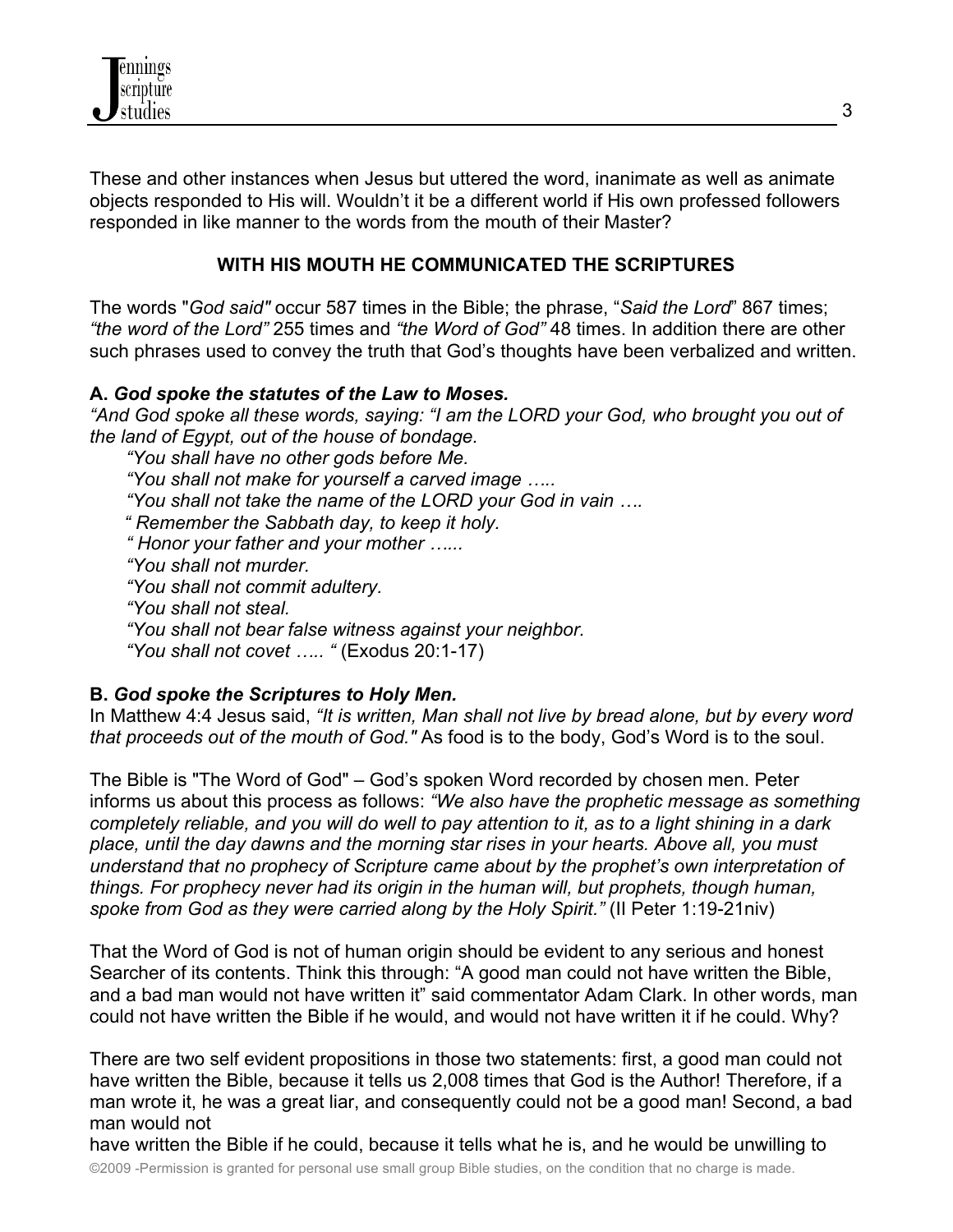

write the truth about himself!

Your Bible is from the mouth of God through the penmanship of holy men of God! The Holy Bible Is uniquely "*the Word of God.*"

> *"This is the greatest book on earth, Unparalleled it forever stands; Its Author is God; its truth is divine, It is inspired in every word and line, Though written by human hands."*

- Ø Peter writes of the eternality of God's Word: *"the word of God which lives and abides forever."* (I Peter 1:23)
- Ø The recorder of the Proverbs says, *"Every word of God is pure…."* (Proverbs 30:5)
- Ø Jesus said, *"Blessed are they that hear the word of God, and keep it."* (Luke 11:28)

God's Word which He has spoken is eternal, pure, to be heard and obeyed. There is a lifegiving quality in the Word of God as the Apostle John states. Speaking of the gospel which he penned, he said, *"And truly Jesus did many other signs in the presence of His disciples, which are not written in this book; but these are written that you may believe that Jesus is the Christ, the Son of God, and that believing you may have life in His name."* (John 20:30,31)

One of the reasons for the written revelation from God to man, says John, is, "*that you may believe that Jesus is the Christ, the Son of God, and that believing you may have life in His name."* The Bible is the life-giving book! It is called "*the Word of life."* (Philippians 2:16)

> "This Book contains the mind of God, the state of man, the way of salvation, the eternal punishment of unbelievers and the eternal bliss of believers. Its doctrines are holy, its precepts are binding, its histories are true and its decrees are unchanging. Read it to be wise, believe it to be safe and obey it to be holy. Henry Van Dyke

### **WITH HIS MOUTH HE CALLS TO SINNERS**

My heart is moved when I review some of the calls of God to those who have sinned against Him. As the song says, "Though we have sinned, He has mercy and pardon, pardon for you and for me." Some of the more well-known pleas of God to sinners are:

*"Then the LORD God called to Adam and said to him, "Where are you?"* (Genesis 3:9)

*" Come now, and let us reason together," says the LORD, "Though your sins are like scarlet, they shall be as white as snow; though they are red like crimson, they shall be as wool."* (Isaiah 1:18)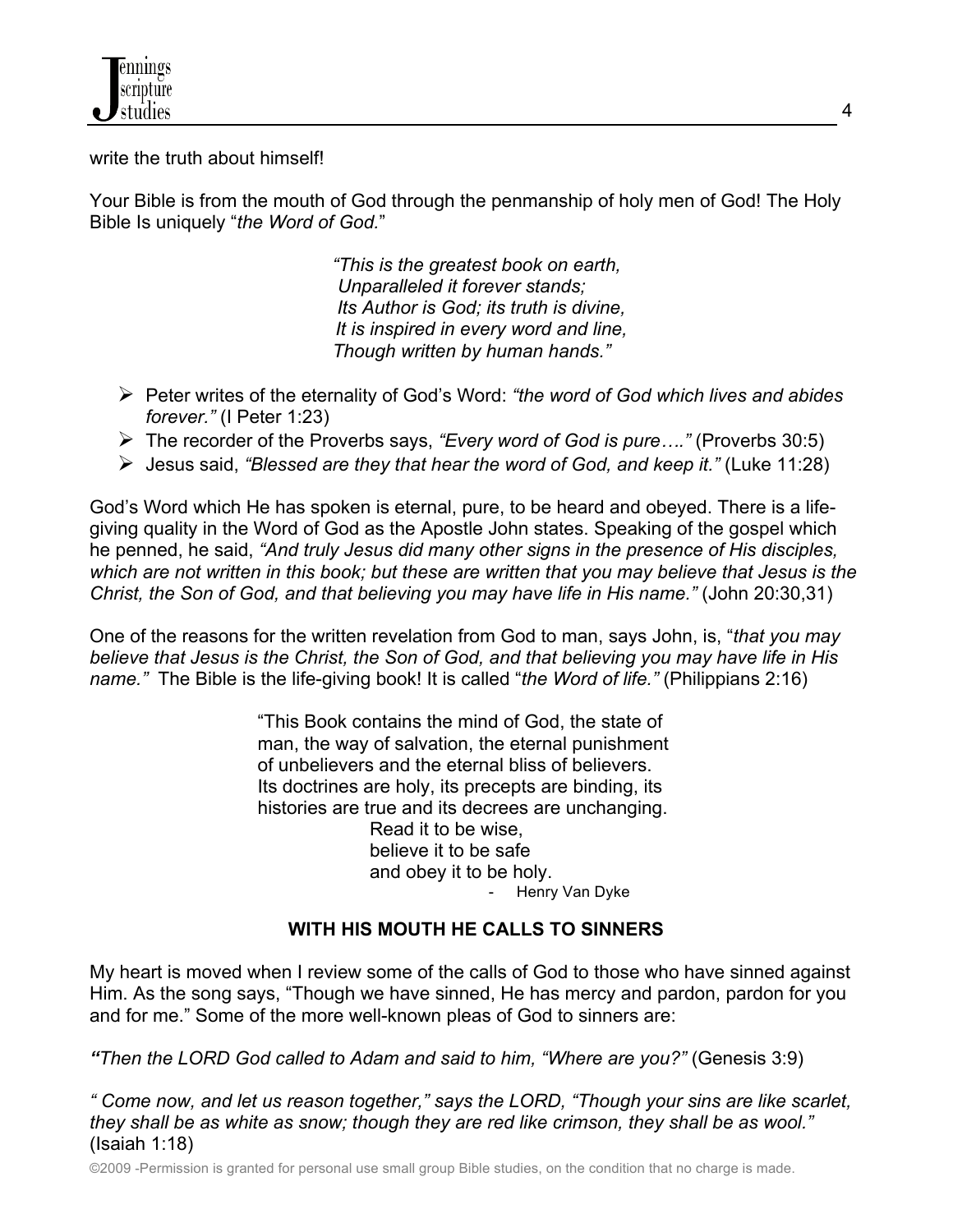*"As surely as I live, declares the Sovereign LORD, I take no pleasure in the death of the wicked, but rather that they turn from their ways and live. Turn! Turn from your evil ways! Why will you die, people of Israel?'* (Ezekiel 33:11)

*"Come to Me, all you who labor and are heavy laden, and I will give you rest."* (Matthew 11:28)

*"And the Spirit and the bride say, "Come!" And let him who hears say, "Come!" And let him who thirsts come. Whoever desires, let him take the water of life freely."* (Revelation 22:17)

There are many additional invitations given by God to His rebel creatures. In them we sense the loving kindness, tender mercies and love of God toward sinful humanity.

# **WITH HIS MOUTH HE CONVERSES WITH SAINTS**

In Numbers 12:8 we read that God said of Moses, *"With him will I speak mouth to mouth."*  (kjv - other translations read, *"With Him I will speak face to face."* ) That expression indicates that God desires to converse with His people.

### **A.** *He speaks words of comfort and courage.*

#### **To Joshua:**

*"No man shall be able to stand before you all the days of your life; as I was with Moses, so I will be with you. I will not leave you nor forsake you. Be strong and of good courage, for to this people you shall divide as an inheritance the land which I swore to their fathers to give them. Only be strong and very courageous, that you may observe to do according to all the law which Moses My servant commanded you; do not turn from it to the right hand or to the left, that you may prosper wherever you go."* (Joshua 1:5-7)

### **To Israel:**

*"Fear not, for I am with you; be not dismayed, for I am your God. I will strengthen you, yes, I will help you, I will uphold you with My righteous right hand …. I, the LORD your God, will hold your right hand, saying to you, 'Fear not, I will help you.' "Fear not, you worm Jacob, you men of Israel! I will help you," says the LORD and your Redeemer, the Holy One of Israel."* (Isaiah 41:10 & 13-15)

### **To Believers in all ages:**

*"Let not your heart be troubled; you believe in God, believe also in Me. In My Father's house are many mansions; if it were not so, I would have told you. I go to prepare a place for you. And if I go and prepare a place for you, I will come again and receive you to Myself; that where I am, there you may be also."* (John 14:1-3)

#### **B.** *He speaks words of commission and challenge.*

# **To Abraham:**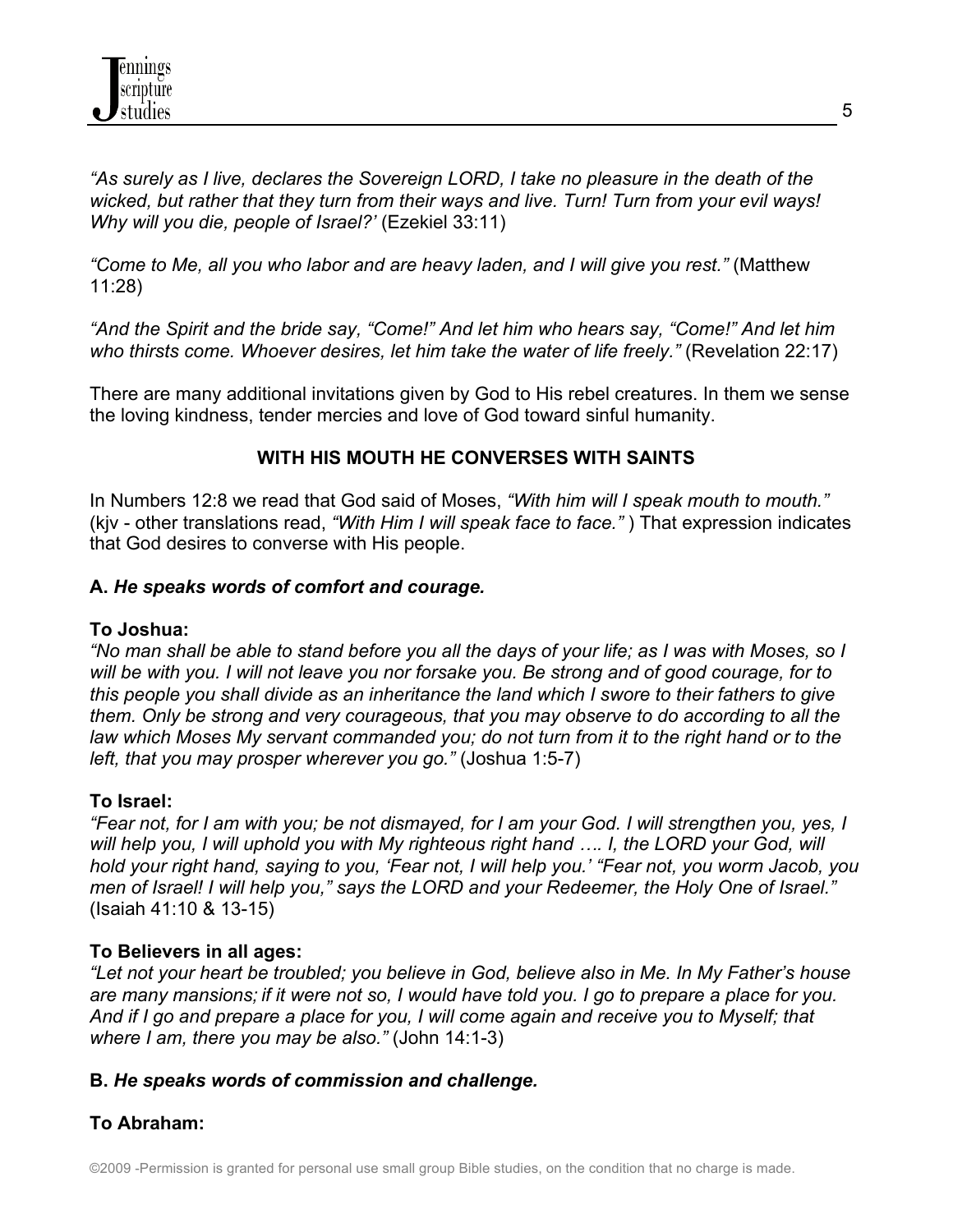

*"Now the LORD had said to Abram: 'Get out of your country, from your family and from your father's house, to a land that I will show you. I will make you a great nation; I will bless you and make your name great; and you shall be a blessing."* (Genesis 12:1-2)

### **To Moses:**

*"Come now, therefore, and I will send you to Pharaoh that you may bring My people, the children of Israel, out of Egypt."* (Exodus 3:10)

**To Joshua:** *"After the death of Moses the servant of the LORD, it came to pass that the LORD spoke to Joshua the son of Nun, Moses' assistant, saying: "Moses My servant is dead. Now therefore, arise, go over this Jordan, you and all this people, to the land which I am giving to them—the children of Israel."* (Joshua 1:1-2)

#### **To Disciples everywhere:**

Matthew 28:18-20 - *"And Jesus came and spoke to them, saying, "All authority has been given to Me in heaven and on earth. Go therefore and make disciples of all the nations, baptizing them in the name of the Father and of the Son and of the Holy Spirit, teaching them to observe all things that I have commanded you; and lo, I am with you always, even to the end of the age." Amen."*

Acts 1:8 – *"But you shall receive power when the Holy Spirit has come upon you; and you shall be witnesses to Me in Jerusalem, and in all Judea and Samaria, and to the end of the earth."*

Mark 16:15 – *"And he said unto them, 'Go into all the world, and preach the gospel to every creature.'"* 

#### **C.** *He speaks words of and counsel and consolation.*

#### **To Jonah:**

*"Now the word of the LORD came to Jonah the son of Amittai, saying, "Arise, go to Nineveh, that great city, and cry out against it; for their wickedness has come up before Me."* (Jonah 1:1-2) *"Now the word of the LORD came to Jonah the second time, saying, "Arise, go to Nineveh, that great city, and preach to it the message that I tell you."* (Jonah 3:1-2)

#### **To Paul:**

Paul was in the city of Corinth and was experiencing severe opposition from the enemies of the gospel and Jesus appeared to him in a vision and said, *"Do not be afraid, but speak, and do not keep silent; for I am with you, and no one will attack you to hurt you; for I have many people in this city." And he continued there a year and six months, teaching the word of God among them."* (Acts 18:9-11)

#### **To synagogue in the Nazareth:**

*"And He began to say to them, "Today this Scripture is fulfilled in your hearing." So all bore witness to Him, and marveled at the gracious words which proceeded out of His mouth."* (Luke 4:21,22)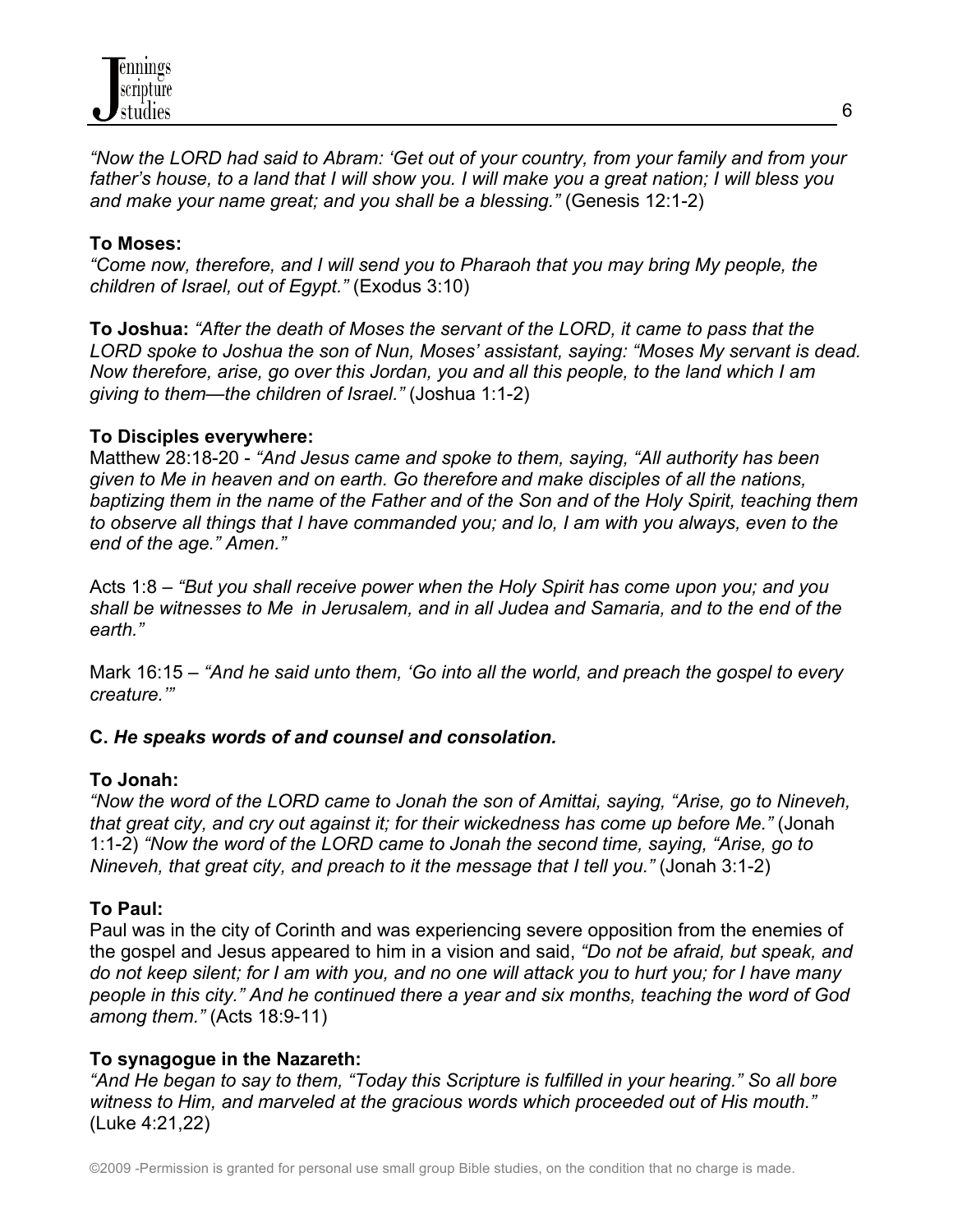

### **To His disciples:**

Matthew 5:2 records that Jesus, *"Opened his mouth and taught them….."* and from His lips fell those beautiful and touching words that we refer to as The Beatitudes recorded in Matthew 5:3-11.

### **D.** *He speaks words of correction and conviction.*

*"After the LORD had said these things to Job, he said to Eliphaz the Temanite, "I am angry with you and your two friends, because you have not spoken the truth about me, as my servant Job has."* (Job 42:7)

*"For the word of God is living and powerful, and sharper than any two-edged sword, piercing even to the division of soul and spirit, and of joints and marrow, and is a discerner of the thoughts and intents of the heart."* (Hebrews 4:12)

Job testified, *"I have esteemed the words of his mouth more than my necessary food."* (Job. 23:12)

Would that all God's people would have the same high estimation of God's words and recognize with Solomon that *"The Lord gives wisdom: out of his mouth comes knowledge and understanding."* (Proverbs 2:6)

It is a humbling truth to know that the Creator of the universe, the All-powerful and holy God would condescend to speak to lowly, sinful human beings. Let us say with the boy Samuel, *"Speak, LORD, for your servant is listening.'"* (I Samuel 3:9)

### **WITH HIS MOUTH HE CONDEMNS UNBELIEVERS**

God graciously extends the invitation to sinners to come to Him, to accept His salvation by receiving His Son, Jesus Christ. The solemn warning to those who refuse is that judgment awaits.

*"If you are willing and obedient, you shall eat the good of the land; but if you refuse and rebel, you shall be devoured by the sword"; for the mouth of the LORD has spoken."* (Isaiah 1:19)

*"Not everyone who says to Me, 'Lord, Lord,' shall enter the kingdom of heaven, but he who does the will of My Father in heaven. Many will say to Me in that day, 'Lord, Lord, have we not prophesied in Your name, cast out demons in Your name, and done many wonders in Your name?' And then I will declare to them, 'I never knew you; depart from Me, you who practice lawlessness!'"* (Matthew 7:21-23)

*"Then He will also say to those on the left hand, 'Depart from Me, you cursed, into the everlasting fire prepared for the devil and his angels…."* (Matthew 25:41)

John records seeing Jesus and said, *"His feet were like fine brass, as if refined in a furnace, and His voice as the sound of many waters; He had in His right hand seven stars, out of His mouth went a sharp two-edged sword…."* (Revelation 1:15-16)